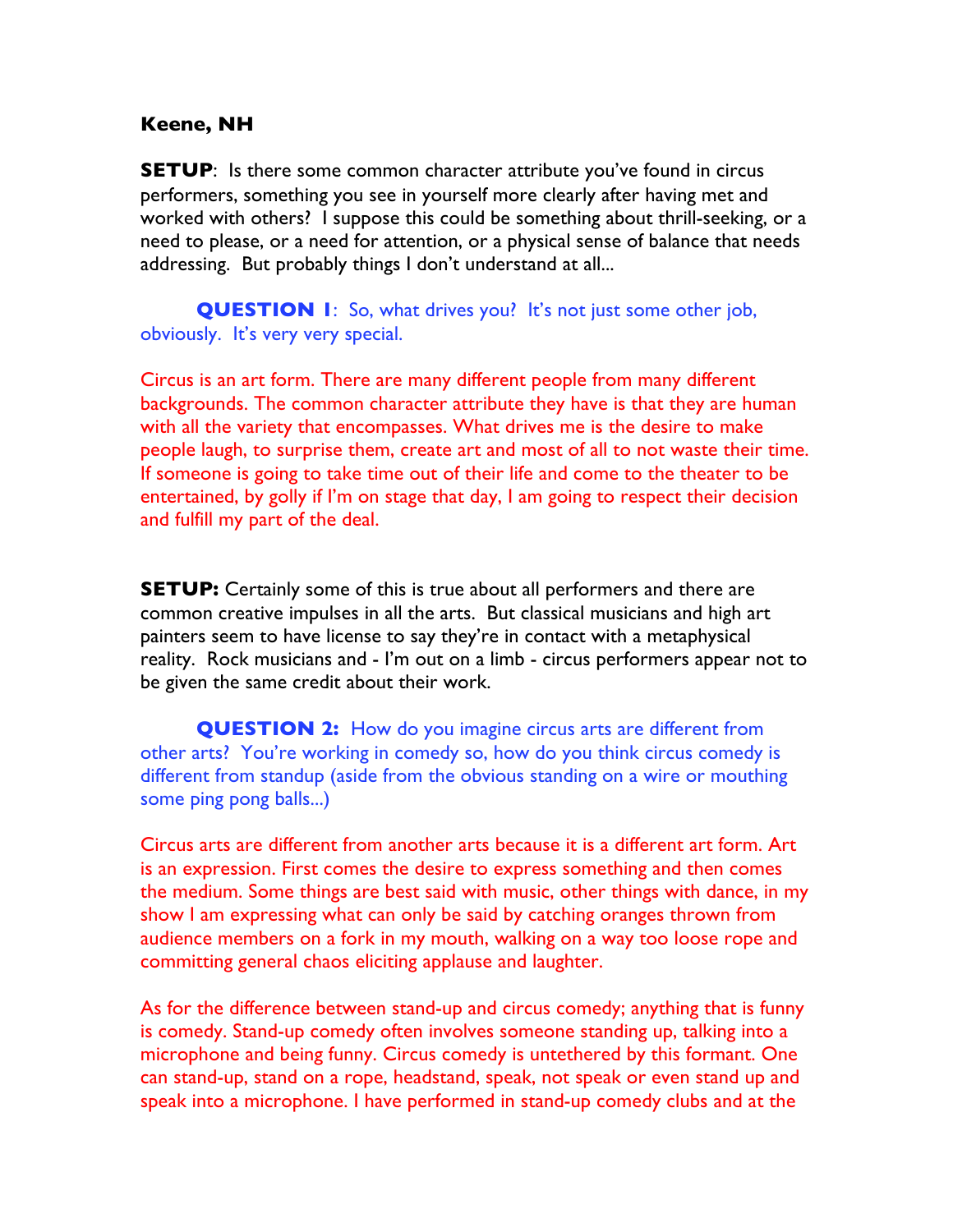Just for laughs festival in Montreal. I would love to see a stand-up comic in the middle of a circus. Comedy has no boundaries, neither does stand-up or circus.

**SETUP:** This might all seem too heady and, since I'm emailing, I can't read your face or voice to know if this is uninteresting to you. But it leads to another question, generally speaking, about fear. When I ask regular people why they find the circus so entertaining, many people talk about "death defying" feats. Well, that's true for the trapeze and the high-wire, for the knife throwers and the sword swallowers. But juggling probably won't kill you even if you screw up. Fear still plays into it, I guess. People are afraid of screwing up whether it means death or just embarrassment. People like to see others do something they wish they could do themselves but can't, sometimes because they're afraid, and also because they know they're too undisciplined to succeed.

**QUESTION 3**: What role does fear play in your career? When you're performing, what is it that you're aiming at your audience; what are you hoping to evoke in them? Do you hide your fear or use it in the act? Are you ever afraid?

What is fear? Which is scarier; going on stage and performing death defying stunts that no one in the audience can do, or going on stage and being yourself and hoping people enjoy it. I am not afraid when I juggle on a swinging rope, I have practiced it to a point that it is actually quite relaxing. I do fear all the other moments of the show where I face the audience with no tricks to do and it is "Be funny of die". That's scary!

**SETUP:** I've been wondering if people's love of the bigness of the Circus Spectacle is a kind of envy of community - the community that seems so evident in the precision of a touring circus group. You've been involved with that scene, I think, and now you're out on your own. You are the proverbial one-man show. The limelight's all yours, and there are fewer distractions from the work you do as a performer. I'm not sure if you're traveling with a crew and that might change the discussion. You're circus act has one laser focus: you. The show is intimate, tailored, and directed.

**QUESTION 4:** Can you fill me in on the difference in working alone and working with a bigger team?

It is much easier to improvise alone. I can go as far away from the script for as long as I want as long as it is real and entertaining. However, I am never alone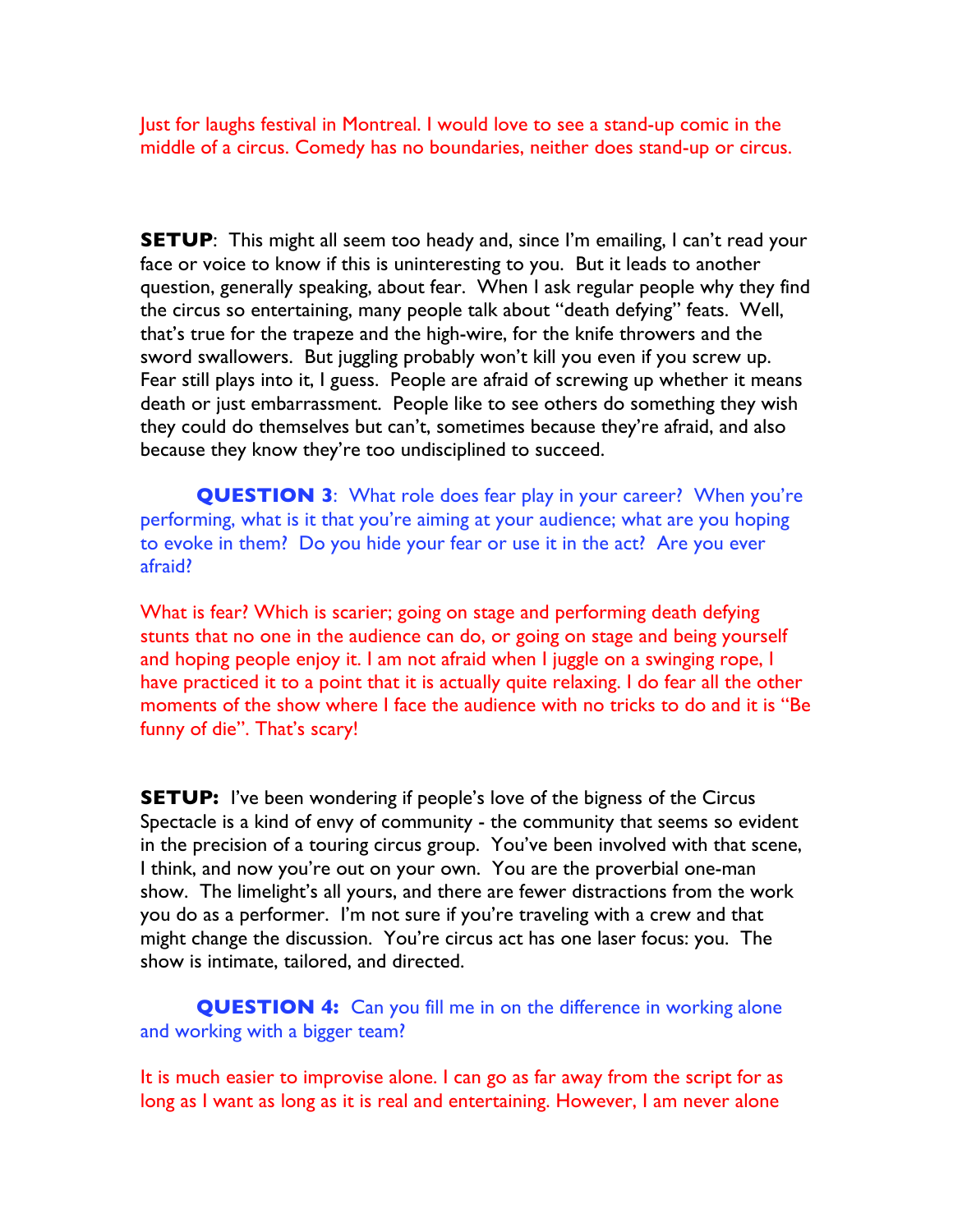with my one man show. Backstage I have my wife my wonderful wife (who took all the photos and made the website for the show; Jamieadkins.com and does a whole lot of other things that does not receive applause, but deserves it.) and my beautiful Twenty two month old daughter who is the shows director, or dictator, I'm not sure which.

On stage I am not alone. I have a partner, the audience. The audience and I communicate without words for the entire show and in this way just as every audience is different, every show is different.

**SETUP:** I'm willing to bet that when most Americans think about circuses, they think about big spectacles of parading animals, loads of performers, the big top, all that. Maybe some of that comes from the American need to conglomerate [Ringling, Barnum, Bailey all got together to make The Greatest Show On Earth] or just the American idea that bigger is better. In fact there must be some ways in which Americans relate to your show that are distinctly American. Or maybe not. Maybe the response is universal. You're in the middle of a long performance run in a spectacularly beautiful setting at the Théatre de la Cité in Paris. And you're well-traveled as a performer, so...

**QUESTION 5:** Are audiences the same the world over? If not, I wonder if you can tell us about ourselves. Don't feel pressure to be nice; this is a good lesson.

I have performed in twenty two different countries. The same show, but differently. Comedy is cultural, every culture has it's own rhythm and sense of humor. The pleasure and challenge for me in each country is to find that magic combination of rhythm, humor, poetry and Wow!

**SETUP:** Performing without words requires a distinct set of skills. These might be different for comedic performers or perhaps the sense of pacing, of drama, of exaggeration for effect, all that might be the same for the dramatic arts overall. I certainly wouldn't know. But when watching clips of your show I'm wondering how one refines one's skills in this regard. I read somewhere that you were influenced by Charlie Chaplin but only through Bugs Bunny which is an amazing thing to say. Cartoons required a particular sort of pacing but they evolved in the time when vaudevillians were still alive. I sometimes think that early cartoons got much of their thrust from vaudeville performance and so it's not surprising that you connect yourself in a line back to vaudeville performers like Chaplin. Your performance includes some clever balancing on a ladder and